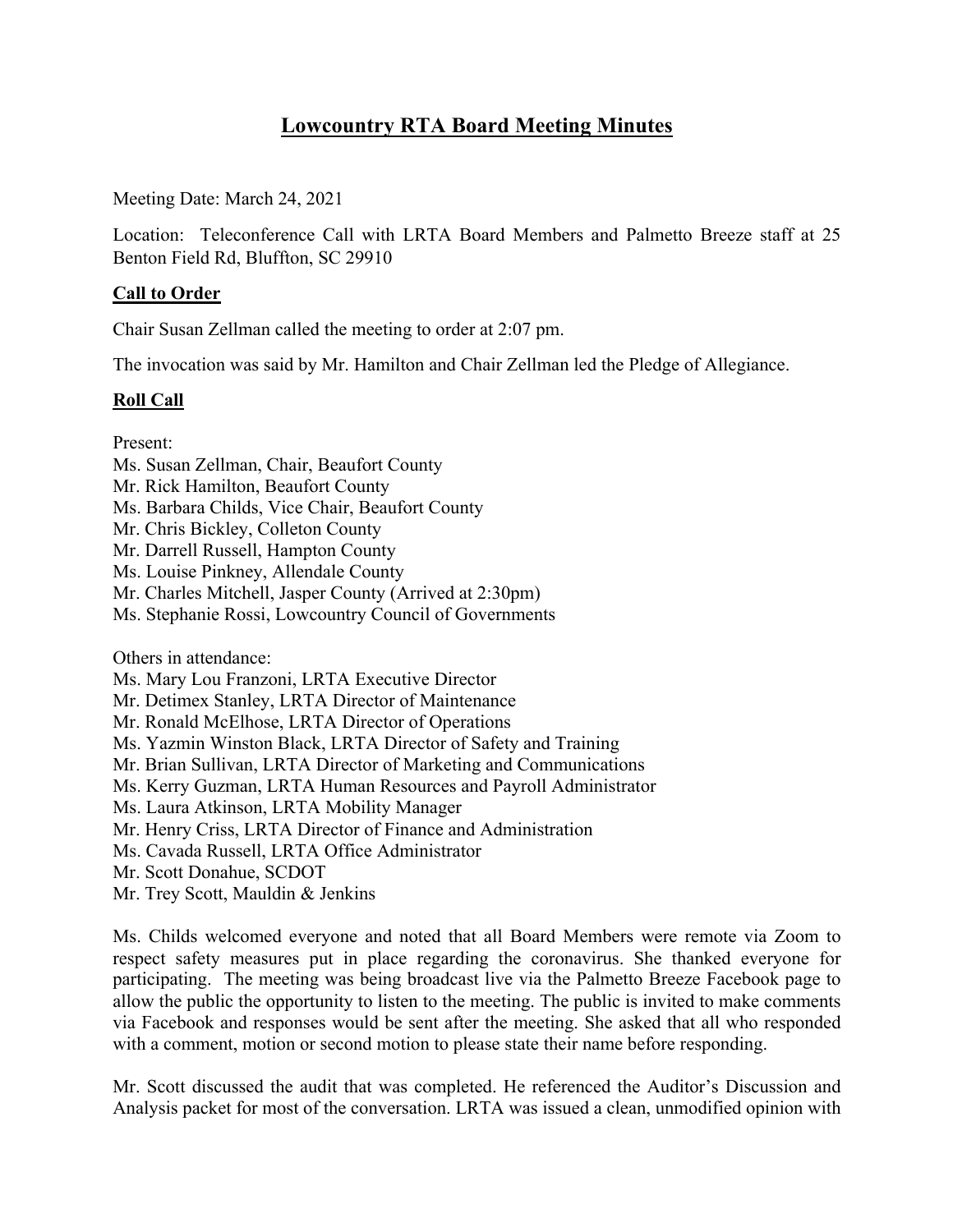no findings. He also discussed the single audit results from the federal grant programs. There were no issues or findings from the single audit. There was one recommendation for improvement and that has already been implemented by management. Chair Zellman asked if any of the training offered by Mauldin & Jenkins would be beneficial for board members. Mr. Scott stated that some are and will put Mr. Criss on the email list and he can send out the training invites. Mr. Bickley asked Mr. Hamilton and Ms. Childs if they had spent any extra time on the reports. Mr. Hamilton stated that the Finance Committee had met last week with Mr. Criss. Chair Zellman thanked Mr. Scott. Mr. Bickley asked Mr. Scott if there was anything about the finances that he thinks the board needs to know. Mr. Scott stated that there was nothing that was giving him a cause for a concern. Chair Zellman asked Ms. Franzoni and Mr. Criss if they had any comments. Ms. Franzoni commended the finance team for all their hard work. Mr. Criss also commended the finance team for their teamwork and all hands-on deck attitude. Mr. Criss discussed the recommendations and how the team is already implementing the changes. Chair Zellman asked Mr. Scott how long he had been LRTA's auditor. Mr. Scott said Mauldin & Jenkins has been the authority's auditor since 2016. Mr. Bickley asked how many years we had left on our current contract. Mr. Scott said this year was the last year. Mr. Criss said we had gone out to bid for new services and we intend to award to Mauldin & Jenkins as they are a lower bid. There was discussion as to the board being involved in the procurement process of the auditing firms.

**Mr. Bickley motioned to approve the information submitted by Mauldin & Jenkins. Mr. Hamilton seconded the motion. The motion carried unanimously.** 

#### **Guests and Public Forum**

There were no guests or members of the public.

## **Approval of Minutes**

**A motion to approve the minutes from January 27, 2021 was made by Ms. Childs and seconded by Mr. Hamilton. Ms. Pinkney abstained from voting. The motion carried with 6 ayes, zero nays, and one abstention.**

#### **Discussion Items**

- 1. Board Attendance and Bylaws: Chair Zellman brought to the board's attention the section in the by-laws about attendance. Chair Zellman asked Ms. Franzoni to send out the attendance to each appointing body after the May meeting. Chair Zellman and Ms. Childs drafted a letter to send to members who are not attending as many meetings as needed. Chair Zellman did not ask for a vote but for a general consensus that she and Ms. Childs can send out the letter if needed.
- 2. Conflict of Interest Reaffirmation: Ms. Franzoni stated that this is done annually and asked everyone to please send to her by email or by mail.
- 3. FOIA Policy: Ms. Franzoni stated that while we follow FOIA guidelines we do not have an official policy. A policy has now been developed. It does not need to be voted on.

## **Informational Items**

1. Ms. Franzoni provided the Executive Director's report. Highlights included: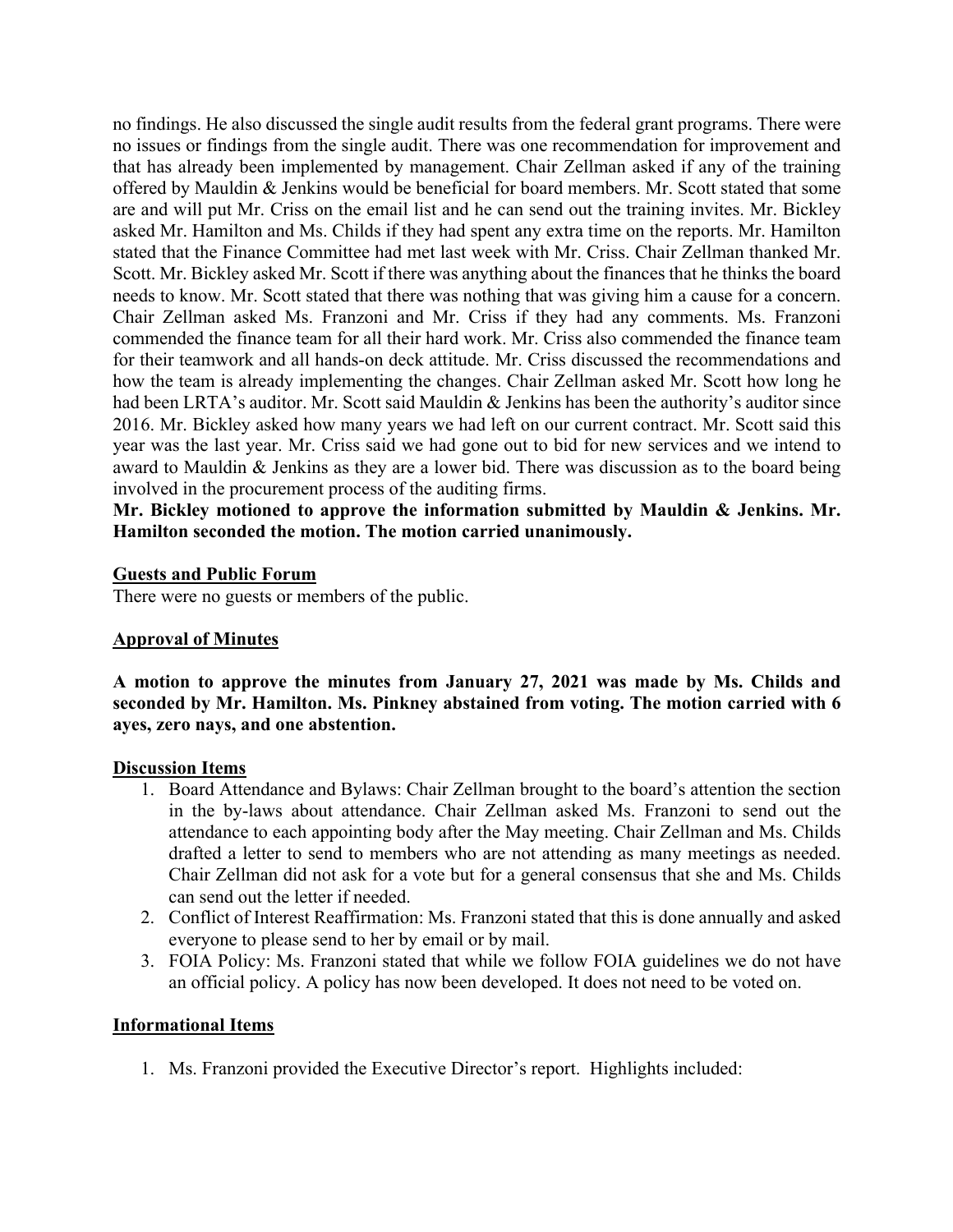- February 2021 compared to February 2020 we are showing a 14.5% decrease in ridership. This is due to places still not being open from the pandemic.
- We are acquiring new software for the Finance Department. Blackbaud was purchased over 10 years ago and doesn't fit our needs. We chose a vendor from a consortium that is similar to a state contract purchase. Mr. Bickley asked how the staff felt with the change. Mr. Criss stated the idea of changing software was very welcomed.
- Discussion was had with the Town of Hilton Head and we are expanding our routes on Hilton Head with the trollies. The trollies will be fare free for 2021. Chair Zellman asked how many were running. Ms. Franzoni said three will be running and one spare. We are working on staffing the trolley.
- There were no accidents for January and February.
- 2. Mr. Criss reported on the financial statements.
	- January and February balance sheet show that our assets continue to grow. There will be an increase in fixed assets over the next several months.
	- We are on track on our revenue and expenses compared to the budget. Revenue is up because of the CARES act funding. Administration expense is high due to turnover and hiring of contractors to assist with accounting consulting.
	- We are in the process of grant applications for federal fiscal year 2021. This will be transmitted by May. We are applying for the Mobility Manager grant with the state. We are working with the state on the 5311-grant.

Ms. Childs asked if the \$70,000 was transferred. Mr. Criss stated it was and our reserve is at \$300,000.

- 3. Chairperson's Report
	- Chair Zellman asked Senator Davis for a letter of support for the VW settlement. It was sent with the grant application. Ms. Franzoni said that we should receive notice by mid-April.
	- Chair Zellman asked if there were small cards that board members could carry about what Palmetto Breeze does. Mr. Sullivan said he will look into it.
	- Chair Zellman asked if any of the committees were able to meet. Mr. Hamilton said that he and Ms. Childs met with Mr. Criss. Chair Zellman asked the committees meet before the May meeting.

There was discussion about the May meeting if it should be in person or on Zoom. A decision will be made a week before the May meeting.

#### **Old Business**

1. Board Retreat

Ms. Franzoni discussed the planning of an overnight in person board retreat with an agenda, program and facilitator. Chair Zellman agreed with the idea to be free of distractions. Mr. Bickley stated the key to the retreat would be the program and facilitator. He cautioned having an overnight meeting. He suggested a half day or two thirds day and having the retreat at the COG office or at Sergeant Jasper Park. There was discussion as